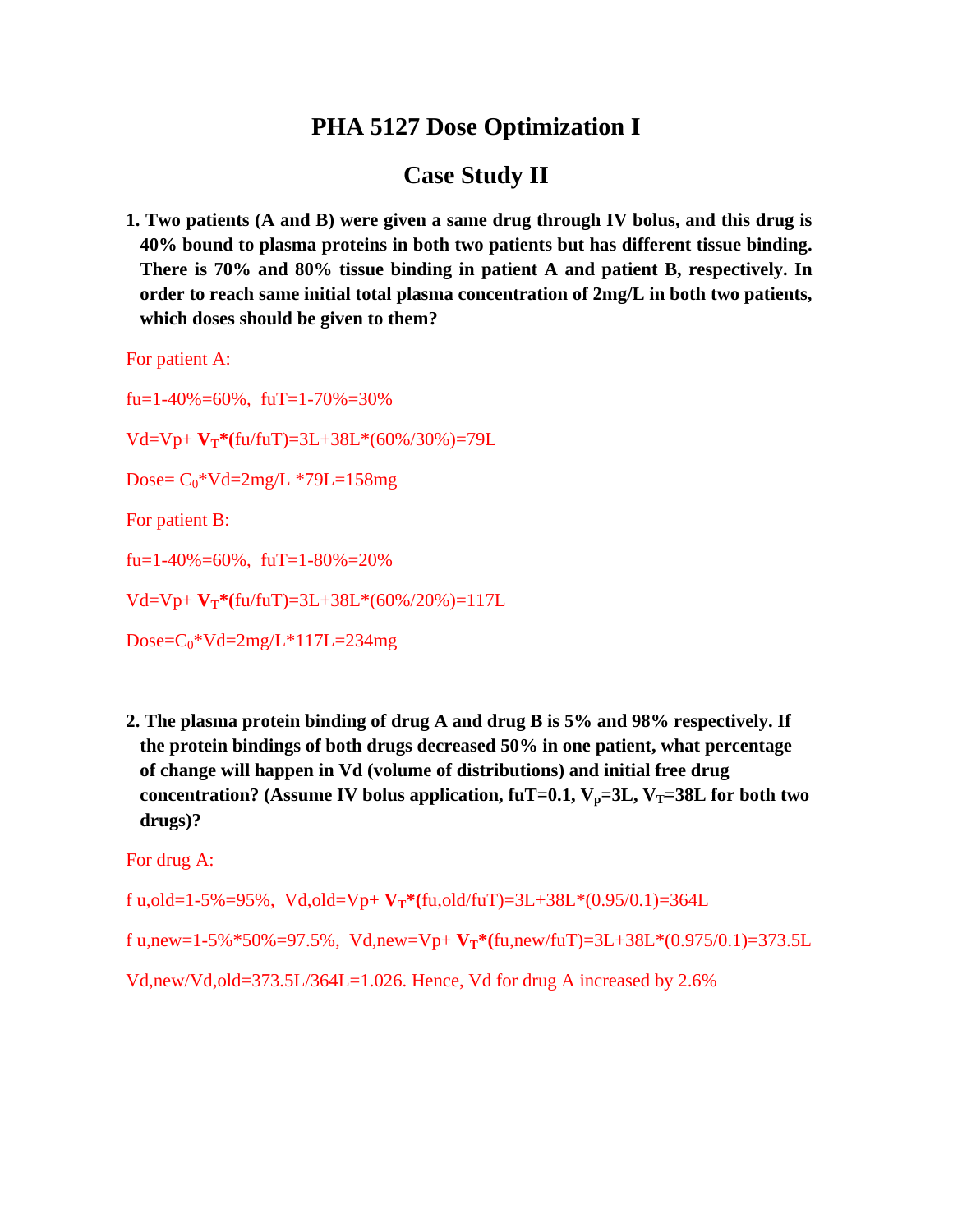| $(Dose/Vd, new)*fu, new$                       | Vd, old       | fu,new |
|------------------------------------------------|---------------|--------|
| $C_0$ ,new/ $C_0$ ,old= $(Dose/vd,old)*fu,old$ | $= v d$ , new | fu,old |

 $=(364L/373.5L)*(0.975/0.95) \approx 100\%$ , so the initial free concentration will not change.

#### For drug B:

f u,old=1-98%=2%, Vd,old=Vp+  $V_T^*(fu, old/fuT) = 3L + 38L^*(0.02/0.1) = 10.6L$ f u,new=1-98%\*50%=51%, Vd,new=Vp+  $V_T$ \*(fu,old/fuT)=3L+38L\*(0.51/0.1)=196.8L Vd,new/Vd,old=196.8/10.6=18.57, so Vd for drug A increased by 1756.6%

|                         | $(Dose/Vd, new)*fu, new$           | Vd,old<br>$\overline{\phantom{a}}$ | fu, new |
|-------------------------|------------------------------------|------------------------------------|---------|
| $C0$ , new/ $C0$ , old= | $(Dose/vd, old)*fu, old = vd, new$ |                                    | fu,old  |

 $=(10.6/196.8)*(0.51/0.02) \approx 1.37$ , so the initial free concentration will increase by 37%.

### **3. TRUE (T) or FALSE (F)**

To determine the loading dose, volume of distribution is an important factor.

### **T F**

 Drug A has 3% protein binding and has a narrow therapeutic window. Small differences in protein binding are not so important since 97% drug is free and available for receptors.

**T F**

For a drug with high tissue binding, the volume of distribution will be always very high.

**T F**

Apparent volume of distribution (Vd) will never excess the total body volume.

**T F**